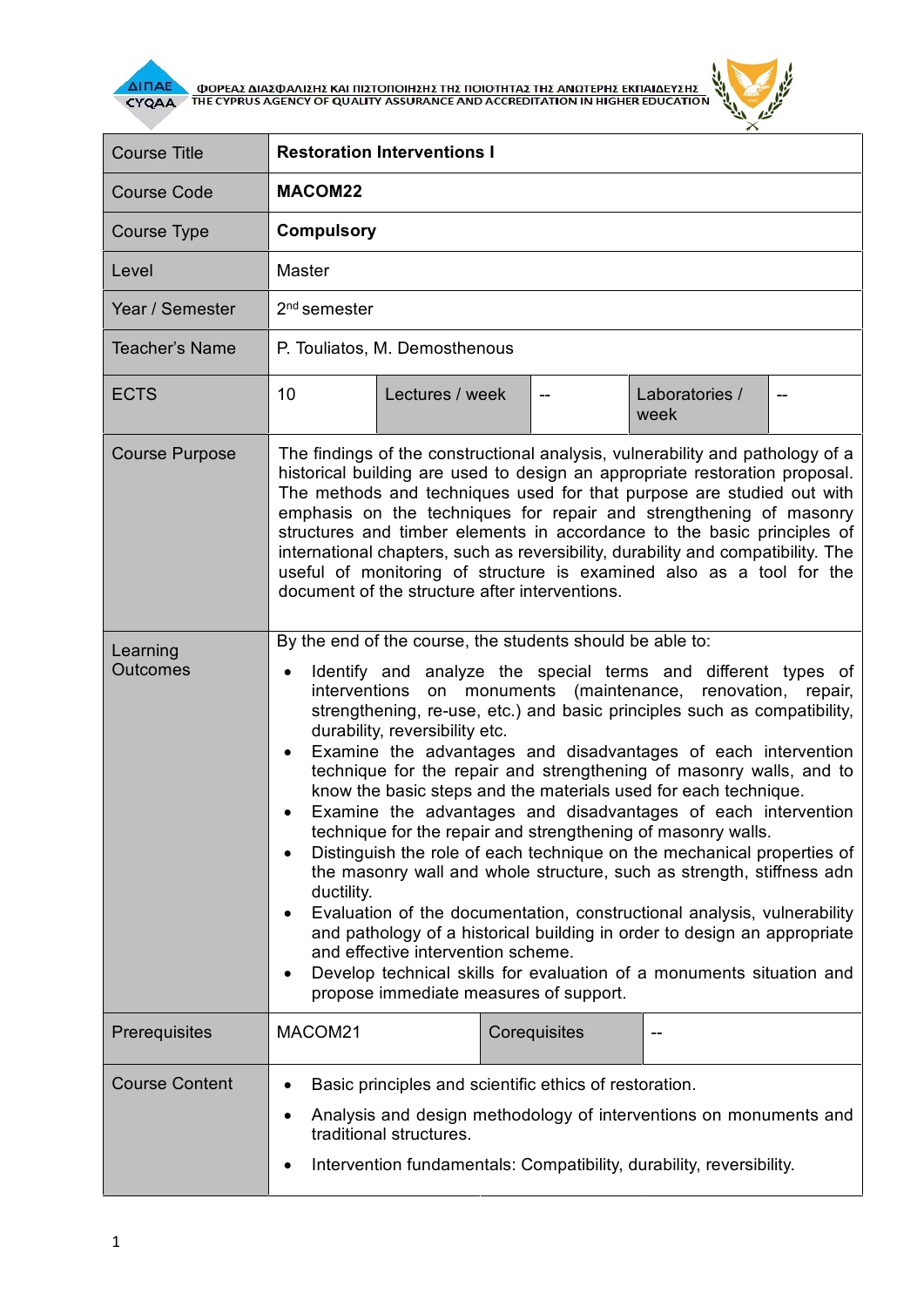

|                         | Framework for the intervention on historic structures so as to conform<br>to the applicable safety standards without harming the integrity,<br>authenticity and originality.<br>Design proposals for the restoration or repair of monuments and<br>historic structures.<br>Stone bearing structures during the classical, Byzantine and post-<br>Byzantine years.                                                                                                                                                                                                                                                                                                                                                                                                                                                                                                                                                                                                                                                                                                                                                                                                                                                                                                                                                                                                                                                                                                                                                                                                                                                                                                                                                                                                                                                                                                                                                                                                                                                                                                                                                                                                                                 |
|-------------------------|---------------------------------------------------------------------------------------------------------------------------------------------------------------------------------------------------------------------------------------------------------------------------------------------------------------------------------------------------------------------------------------------------------------------------------------------------------------------------------------------------------------------------------------------------------------------------------------------------------------------------------------------------------------------------------------------------------------------------------------------------------------------------------------------------------------------------------------------------------------------------------------------------------------------------------------------------------------------------------------------------------------------------------------------------------------------------------------------------------------------------------------------------------------------------------------------------------------------------------------------------------------------------------------------------------------------------------------------------------------------------------------------------------------------------------------------------------------------------------------------------------------------------------------------------------------------------------------------------------------------------------------------------------------------------------------------------------------------------------------------------------------------------------------------------------------------------------------------------------------------------------------------------------------------------------------------------------------------------------------------------------------------------------------------------------------------------------------------------------------------------------------------------------------------------------------------------|
|                         | Materials properties and proper use (mortar, grout, stone, metal, brick,<br>wood, reinforced concrete).                                                                                                                                                                                                                                                                                                                                                                                                                                                                                                                                                                                                                                                                                                                                                                                                                                                                                                                                                                                                                                                                                                                                                                                                                                                                                                                                                                                                                                                                                                                                                                                                                                                                                                                                                                                                                                                                                                                                                                                                                                                                                           |
| Teaching<br>Methodology | The taught part of the course is delivered to students by means of lectures,<br>conducted by electronic presentations. Lecture notes and pictures are<br>given to students in electronic form.                                                                                                                                                                                                                                                                                                                                                                                                                                                                                                                                                                                                                                                                                                                                                                                                                                                                                                                                                                                                                                                                                                                                                                                                                                                                                                                                                                                                                                                                                                                                                                                                                                                                                                                                                                                                                                                                                                                                                                                                    |
|                         | All course materials will be available to students through the platform e-<br>Learning that is available at the university.                                                                                                                                                                                                                                                                                                                                                                                                                                                                                                                                                                                                                                                                                                                                                                                                                                                                                                                                                                                                                                                                                                                                                                                                                                                                                                                                                                                                                                                                                                                                                                                                                                                                                                                                                                                                                                                                                                                                                                                                                                                                       |
| <b>Bibliography</b>     | Υπουργείο Αιγαίου Ελλάδος «Κατασκευαστική Ανάλυση Μεσαιωνικού<br>$\bullet$<br>Τοπικού Δομικού Συστήματος τού Οικισμού του Ανάβατου στην Χίο.<br>Οδηγίες επέμβασης και ενίσχυσης» Ερευνητικό Πρόγραμμα ΕΜΠ,<br>ΔΕΠΟΣ – Υπουργείο Αιγαίου - Κωδικός Ε.Μ.Π.: 62/126700, Ημ.<br>Πρωτοκόλλου: 28/12/1999 Χρηματοδότης: Δ. Ε. Π. Ο. Σ. - Υπουργείο<br>Αιγαίου Επιστημονικός Υπεύθυνος Έρευνας: Καθηγητής Π. Τουλιάτος<br>«PROTECTION OF THE ARCHITECTURAL HERITAGE AGAINST<br>$\bullet$<br>EARTHQUAKES», 1996. International Center for Mechanical<br>Sciences- Springer- Wien- New York - 1996. ISBN 978-3-7091-2656-<br>Ε. Λυμπουρή-Κοζάκου Αποκαταστάσεις μνημείων στην Κύπρο: από την<br>$\bullet$<br>ίδρυση του τμήματος αρχαιοτήτων το 1935 έως το 2005<br>https://www.didaktorika.gr/eadd/handle/10442/27173<br>Petrini, V., Save, M - Wilquin, H., Touliatos, P. G., Giuffré, A., S.<br>$\bullet$<br>Briccoli, Pasquale, S, "Protection of the Architectural Heritage Against<br>Earthquakes", 1996. CISM - International Centre for Mechanical<br>Sciences. ISBN 978-3-7091-2656-1.<br>Bertolini Cestari; Panos Touliatos; NikiMiltiadou; Nikos<br>Clara<br>Delinikolas; Claudio Menichelli; et al. "The timber roof of<br>HagiaParaskevi Basilica in Chalkida, Greece : multi-disciplinary<br>methodological approaches for the understanding of the structural<br>behaviour: analysis and diagnosis". Publisher: Marghera (Venezia) :<br>ricerche, 2009. - Edition/Format: Article:<br>Arcadia<br>Conference<br>publication: English Publication: Conservare e restaurareillegno:<br>conoscenze, esperienze, prospettive (Bressanone, 2009), p. [415]-<br>424.<br>Ceccotti A., Thelandersson S., (2000), "Seismic behaviour of timber<br>buildings. Timber construction in the new millennium", (p.p. 1-14) in<br>Proceedings "Cost Action E5: Timber frame building systems", (Venice,<br>Italy, September 28-29, 2000), Istituto Universitario di Architettura<br>«Intervention to an 18th century mosque on the island of Kos in<br>$\bullet$<br>Greece " «Monastere de Docheiariou au Mont Athos » Balodimos D.,<br>Bonnin Jean, Kalogeras N., Touliatos P. Rapport de Mission - 30 aout |
|                         | au 6 Septembre 1996 Groupe PACT 19.<br>Χ. Μπούρας, Π. Τουρνικιώτης, Δ.Φιλιππίδης (επιμ.) Συντήρηση,                                                                                                                                                                                                                                                                                                                                                                                                                                                                                                                                                                                                                                                                                                                                                                                                                                                                                                                                                                                                                                                                                                                                                                                                                                                                                                                                                                                                                                                                                                                                                                                                                                                                                                                                                                                                                                                                                                                                                                                                                                                                                               |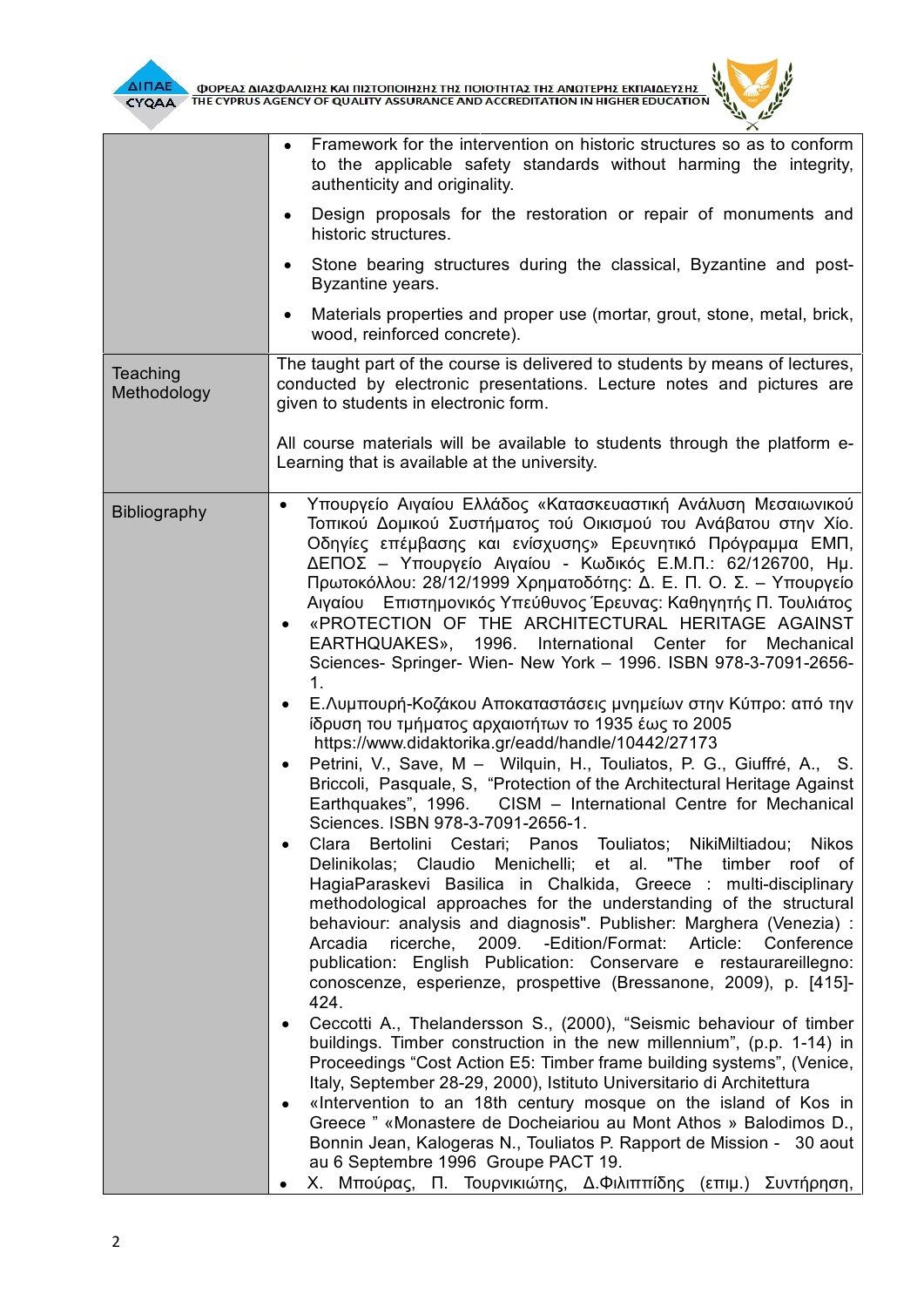

| Αναστήλωση και Αποκατάσταση Αρχιτεκτονικών Μνημείων στην                                                                               |
|----------------------------------------------------------------------------------------------------------------------------------------|
| Ελλάδα 1950-2000, Αθήνα 2010.<br>Εθνικό Μετσόβιο Πολυτεχνείο, Το γεφύρι της Πλάκας, Το έργο του ΕΜΠ<br>$\bullet$                       |
| για την αποκατάσταση του. Διεπιστημονική ομάδα ΕΜΠ Αθήνα 2018.                                                                         |
| Εκδόσεις Ε.Μ.Π.                                                                                                                        |
| Αφαψίδωση της Γέφυρας Πλάκας                                                                                                           |
| https://www.ntua.gr/el/news/ntua-at-world/item/1340-afapsidosi-tis-                                                                    |
| gefyras-plakas-to-megalo-crash-test-ksekinise Φωτογραφικό υλικό από                                                                    |
| την αφαψίδωση.                                                                                                                         |
| Ξαναζωντανεύει» το Γεφύρι της Πλάκας<br>https://www.ntua.gr/el/news/ntua-at-world/item/70-ksanazontaneyei-to-                          |
| gefyri-tis-plakas                                                                                                                      |
| Αρχιτεκτονικά αποτυπώματα Βιομηχανικής Αρχαιολογίας στο Λαύριο.                                                                        |
| Από την τεκμηρίωση στην Επανάχρηση. Εθνικό Μετσόβιο Πολυτεχνείο-                                                                       |
| Αρχιτεκτόνων<br><b>EMN</b><br>Εκδόσεις<br>Σχολή<br>ЕМП                                                                                 |
| https://www.academia.edu/44347260                                                                                                      |
| ΚΑΝ.ΕΠΕ -ΟΑΣΠ                                                                                                                          |
| https://www.oasp.gr/userfiles/%CE%9A%CE%91%CE%9D %CE%95<br>%CE%A0%CE%95 2%CE%B7%20%CE%91%CE%BD%CE%B1%C                                 |
| E%B8%CE%B5%CF%8E%CF%81%CE%B7%CF%83%CE%B7 2017                                                                                          |
| Final.pdf                                                                                                                              |
| Ε.Εφεσίου, Γ.Σπάρης Επεμβάσεις σε δομικές κατασκευές από                                                                               |
| οπλισμένο                                                                                                                              |
| σκυρόδεμαhttps://ocw.aoc.ntua.gr/modules/document/file.php/ARCH10                                                                      |
| 3/%CE%94%CE%B9%CE%B1%CE%BB%CE%AD%CE%BE%CE%B<br>5%CE%B9%CF%82/ARCH103 E.Th.Oik.8-                                                       |
| I. Efesiou Epemvaseis Beton Arme.pdf                                                                                                   |
| ΣΥΝΟΠΤΙΚΕΣ ΟΔΗΓΙΕΣ ΓΙΑ<br>ΕΠΙΣΚΕΥΗ ΤΟΥ ΦΕΡΟΝΤΟΣ<br>$\bullet$                                                                           |
| ΟΡΓΑΝΙΣΜΟΥ ΚΤΙΡΙΩΝ ΑΠΟ ΟΠΛΙΣΜΕΝΟ ΣΚΥΡΟΔΕΜΑ Μ Ε                                                                                         |
| ΒΛΑΒΕΣ ΑΠΟ ΣΕΙΣΜΟ                                                                                                                      |
| http://www.yas.gr/prodiagrafes/2005221648370.pdf<br>R. Brueckner et al Assessment of historic concrete structures                      |
| $\bullet$<br>https://www.researchgate.net/publication/271435425 Assessment of                                                          |
| historic concrete structures                                                                                                           |
| Rehabilitation of 20th Century Concrete Heritage Buildings: the Case                                                                   |
| Study of the Municipal Market in Nicosia, Cyprus Stavroula Georgiou,                                                                   |
| Ioannis Ioannou                                                                                                                        |
| https://www.researchgate.net/publication/335777043 Rehabilitation of<br>20th Century Concrete Heritage Buildings the Case Study of the |
| Municipal Market in Nicosia Cyprus                                                                                                     |
| Γ. Μπατής Καθηγητής ΕΜΠ, ΧΡΗΣΗ ΝΕΩΝ ΥΛΙΚΩΝ ΓΙΑ ΤΗΝ ΑΥΞΗΣΗ<br>٠                                                                         |
| ΤΗΣ ΑΝΘΕΚΤΙΚΟΤΗΤΑΣ ΤΩΝ ΚΑΤΑΣΚΕΥΩΝ, 2007 Εισήγηση στην                                                                                  |
| ημερίδα του ΤΕΕ "ΕΝΙΣΧΥΣΗ ΚΤΙΡΙΩΝ ΜΕ ΣΥΓΧΡΟΝΑ ΥΛΙΚΑ"                                                                                   |
| http://docplayer.gr/9965073-Hrisi-neon-ylikon-gia-tin-ayxisi-tis-                                                                      |
| anthektikotitas.html<br>Η εξέλιξη των αντισεισμικών κανονισμών στην Ελλάδα. Ιωάννης<br>٠                                               |
| Ν.Δουδούμης, ομότιμος καθηγητής τμημ. . Πολιτικών Μηχανικών                                                                            |
| $A.\Pi.\Theta.$                                                                                                                        |
| http://tkm.tee.gr/wp-                                                                                                                  |
| content/uploads/2018/06/16%CE%95CEE Doudoumis.pdf                                                                                      |
| Conserving Concrete Heritage Experts Meeting The Getty center<br>2014                                                                  |
| https://www.researchgate.net/publication/340417405 Conserving Con                                                                      |